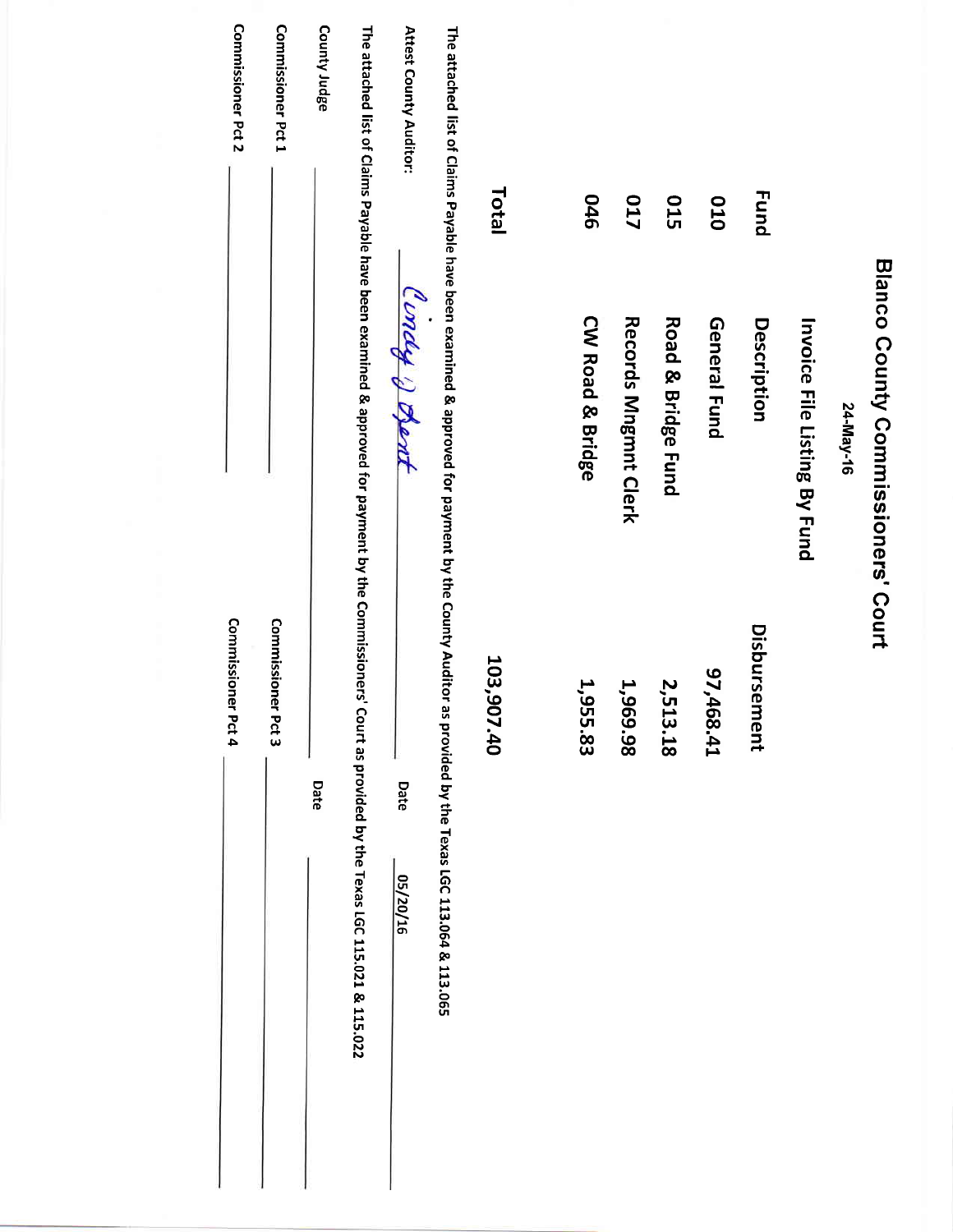| 05/20/2016--UNPAID INVOICE REVIEW LISTING -- 10-000-000 GENERAL FUND<br>TIME: 10:29 AM |                |                                             | CYCLE: ALL | <b>PAGE</b><br>-1.<br>PREPARER: 0004 |
|----------------------------------------------------------------------------------------|----------------|---------------------------------------------|------------|--------------------------------------|
| NAME-OF-VENDOR                                                                         |                |                                             |            |                                      |
| <b>DEPARTMENT</b>                                                                      | INVOICE-NO     | DESCRIPTION-OF-INVOICE                      |            | <b>AMOUNT</b>                        |
| ALAN GARRETT                                                                           |                |                                             |            |                                      |
| DISTRICT JUDGE                                                                         | 58426          | JUVENILE BOARD COMP                         |            | 100.00                               |
| <b>VENDOR TOTAL</b>                                                                    |                |                                             |            | 100.00                               |
| AQUA TREATMENT SERVICES                                                                |                |                                             |            |                                      |
| <b>COURTHOUSE EXPENSES</b>                                                             | 58391          | INV #4892 FAIR GROUNDS                      |            | 110.00                               |
| <b>VENDOR TOTAL</b>                                                                    |                |                                             |            | 110.00                               |
| AUTO CHLOR SERVICES, LLC                                                               |                |                                             |            |                                      |
| <b>COUNTY SHERIFF</b>                                                                  | 58357          | INV #4456154                                |            | 251.25                               |
| <b>VENDOR TOTAL</b>                                                                    |                |                                             |            | 251.25                               |
| BILL'S LOCK & KEY                                                                      |                |                                             |            |                                      |
| <b>COURTHOUSE EXPENSES</b>                                                             | 58435          | INV#12790                                   |            | 195.00                               |
| <b>COURTHOUSE EXPENSES</b>                                                             | 58436          | INV#12791                                   |            | 39.00                                |
| <b>VENDOR TOTAL</b>                                                                    |                |                                             |            | 234.00                               |
| BLANCO CO CHILD PROTECTION BD                                                          |                |                                             |            |                                      |
| <b>JUDICIAL EXPENSES</b>                                                               | 58358          | <b>JURY DONATIONS 2</b>                     |            | 80.00                                |
| <b>VENDOR TOTAL</b>                                                                    |                |                                             |            | 80.00                                |
| BLANCO COUNTY PUBLICATIONS LP                                                          |                |                                             |            |                                      |
| COMMUNITY SERVICES                                                                     | 58437          | COUNTY WIDE CLEAN UP EVENT                  |            | 187.50                               |
| <b>COURTHOUSE EXPENSES</b>                                                             | 58439          | INV#1152                                    |            | 25.25                                |
| <b>COURTHOUSE EXPENSES</b>                                                             | 58440          | INV#1153                                    |            | 25.25                                |
| <b>VENDOR TOTAL</b>                                                                    |                |                                             |            | 238.00                               |
| BLANCO REGIONAL CLINIC P.A.                                                            |                |                                             |            |                                      |
| <b>COUNTY SHERIFF</b>                                                                  | 58392          | <b>JAIL</b>                                 |            | 497.09                               |
| <b>VENDOR TOTAL</b>                                                                    |                |                                             |            | 497.09                               |
| <b>BRETT BRAY</b>                                                                      |                |                                             |            |                                      |
| COUNTY JUDGE EXPENSES                                                                  | 58442          | REIMBURSEMENT/MILEAGE                       |            | 221.40                               |
| <b>VENDOR TOTAL</b>                                                                    |                |                                             |            | 221.40                               |
| <b>BURNET COUNTY TREASURER</b>                                                         |                |                                             |            |                                      |
| DISTRICT ATTORNEY                                                                      | 58393          | APRIL 2016 DISTRICT ATTORNEY                |            | 18,546.31                            |
| <b>JUDICIAL EXPENSES</b>                                                               | 58394          | APRIL 2016 SPECIAL UNIT                     |            | 595.63                               |
| DISTRICT JUDGE                                                                         | 58395          | APRIL 2016 DISTRICT JUDGE                   |            | 6,068.04                             |
| <b>VENDOR TOTAL</b>                                                                    |                |                                             |            | 25,209.98                            |
| CANON FINANCIAL SERVICES, INC.                                                         |                |                                             |            |                                      |
| <b>COURTHOUSE EXPENSES</b>                                                             | 58396          | INV #16096746 TAC                           |            | 47.72                                |
| <b>COURTHOUSE EXPENSES</b>                                                             | 58397          | INV #16096747 CO CLERK                      |            | 108.99                               |
| <b>COURTHOUSE EXPENSES</b>                                                             | 58398          | INV #16096748 EXTENSION                     |            | 52.87                                |
| <b>COURTHOUSE EXPENSES</b>                                                             | 58399          | INV #16096749 LEC                           |            | 142.35                               |
| <b>COURTHOUSE EXPENSES</b>                                                             | 58400          | INV #16096750 JP 1                          |            | 47.73                                |
| <b>COURTHOUSE EXPENSES</b>                                                             | 58401<br>58402 | INV #16096751 CO CLERK<br>INV #16096752 LEC |            | 14.68<br>52.42                       |
| <b>COURTHOUSE EXPENSES</b>                                                             | 58403          |                                             |            |                                      |
| <b>COURTHOUSE EXPENSES</b>                                                             | 58404          | INV #16096753 DIST CLERK                    |            | 142.35                               |
| <b>COURTHOUSE EXPENSES</b><br><b>COURTHOUSE EXPENSES</b>                               | 58405          | INV #16096754 JP 4<br>INV #16096755 LEC     |            | 20.94<br>49.86                       |
| <b>VENDOR TOTAL</b>                                                                    |                |                                             |            | 679.91                               |
|                                                                                        |                |                                             |            |                                      |
| CINDY LENT                                                                             | 58360          |                                             |            |                                      |
| COUNTY AUDITOR<br><b>VENDOR TOTAL</b>                                                  |                | REIMBURSE FOR TRAINING                      |            | 214.64<br>214.64                     |
|                                                                                        |                |                                             |            |                                      |

COUNTY INFORMATION RESOURCE AGENCY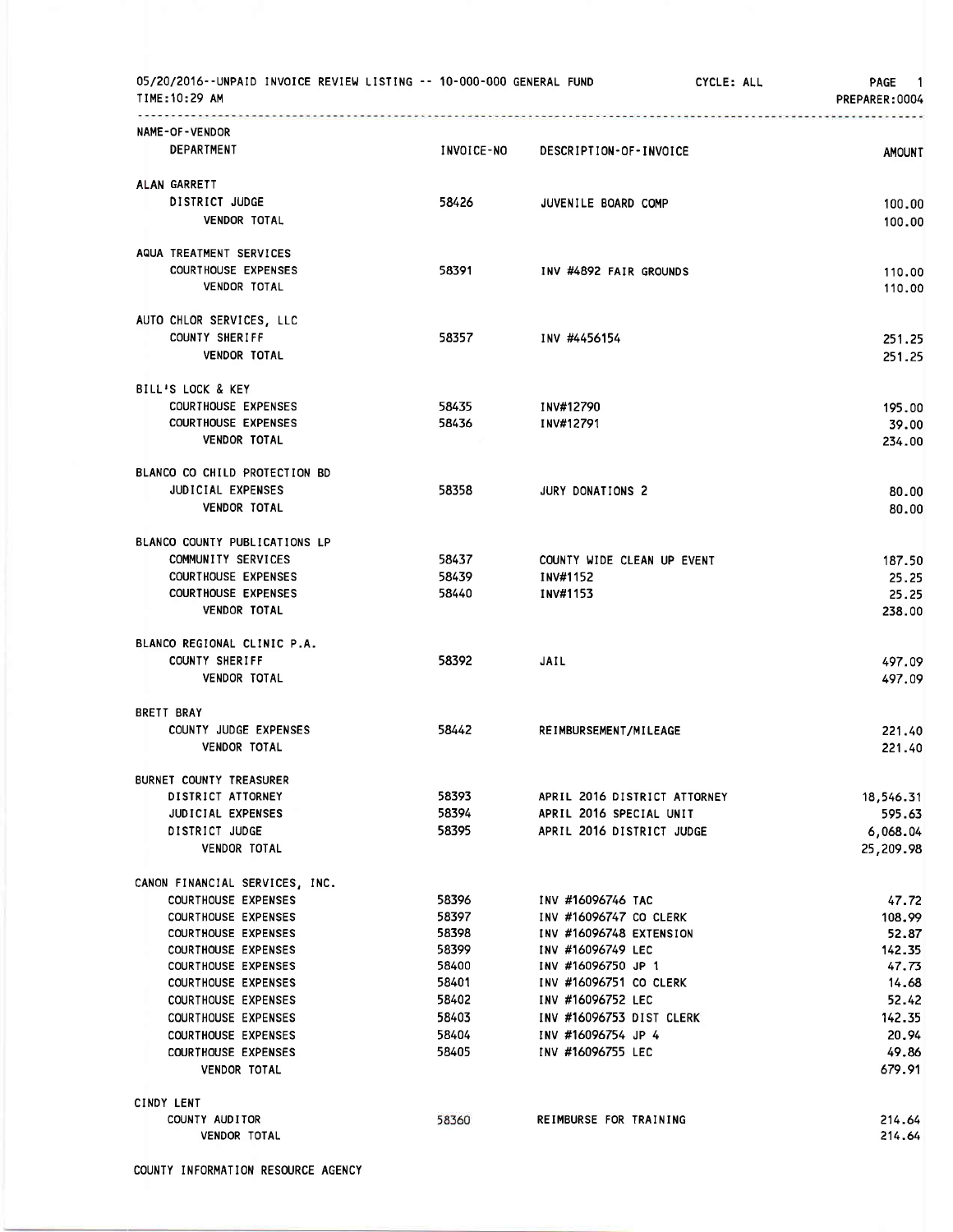| 05/20/2016--UNPAID INVOICE REVIEW LISTING -- 10-000-000 GENERAL FUND<br>TIME: 10:29 AM |                   |                                              | CYCLE: ALL | PAGE 2<br>PREPARER:0004 |
|----------------------------------------------------------------------------------------|-------------------|----------------------------------------------|------------|-------------------------|
| NAME-OF-VENDOR<br>DEPARTMENT                                                           | <b>INVOICE-NO</b> | DESCRIPTION-OF-INVOICE                       |            | <b>AMOUNT</b>           |
| <b>COURTHOUSE EXPENSES</b><br><b>VENDOR TOTAL</b>                                      | 58406             | <b>APRIL 2016</b>                            |            | 50.00<br>50.00          |
| COX MEDIA GROUP                                                                        |                   |                                              |            |                         |
| <b>COURTHOUSE EXPENSES</b><br><b>VENDOR TOTAL</b>                                      | 58407             | ACCT #09487140                               |            | 21.00<br>21,00          |
| DIALTONESERVICEES L.P.                                                                 |                   |                                              |            |                         |
| EMERGENCY MANAGEMENT                                                                   | 58408             | ACCT #10000001443 CONSTABLE 1                |            | 5.81                    |
| EMERGENCY MANAGEMENT                                                                   | 58409             | ACCT #10000001489 SHERIFF                    |            | 5.81                    |
| EMERGENCY MANAGEMENT                                                                   | 58410             | ACCT #10000001488 CO JUDGE                   |            | 5.81                    |
| EMERGENCY MANAGEMENT                                                                   | 58411             | ACCT #10000001487 EMC                        |            | 5.81                    |
| EMERGENCY MANAGEMENT                                                                   | 58412             | ACCT #10000001486 CONSTABLE 1                |            | 5.81                    |
| EMERGENCY MANAGEMENT                                                                   | 58413             | ACCT #10000001485 PCT 2                      |            | 5.81                    |
| <b>VENDOR TOTAL</b>                                                                    |                   |                                              |            | 34.86                   |
| ELECTION SYSTEMS & SOFTWARE                                                            |                   |                                              |            |                         |
| ELECTIONS ADMINISTRATOR<br><b>VENDOR TOTAL</b>                                         | 58443             | INV#966736                                   |            | 126,40<br>126.40        |
|                                                                                        |                   |                                              |            |                         |
| <b>EVAN C. STUBBS</b>                                                                  |                   |                                              |            |                         |
| DISTRICT JUDGE<br><b>VENDOR TOTAL</b>                                                  | 58427             | JUVENILE BOARD COMP., 424TH                  |            | 100.00<br>100.00        |
|                                                                                        |                   |                                              |            |                         |
| FRONTIER COMMUNICATIONS<br>COUNTY INSPECTOR                                            |                   |                                              |            |                         |
| DISTRICT CLERK                                                                         | 58414<br>58415    | 830-868-2117 OSSF<br>830-868-0973 DIST CLERK |            | 128.40                  |
| JUSTICE OF THE PEACE PCT #1                                                            | 58416             | 830-868-4888 JP1                             |            | 237.24<br>191.40        |
| JUSTICE OF THE PEACE PCT #1                                                            | 58417             | 830-868-4447 CO ATTORNEY                     |            | 228.45                  |
| TAX ASSESSOR/COLLECTOR                                                                 | 58418             | 830-868-7178 TAX                             |            | 157.02                  |
| <b>COUNTY CLERK</b>                                                                    | 58419             | 830-868-7357 CO CLERK                        |            | 185.92                  |
| <b>COUNTY TREASURER</b>                                                                | 58420             | 830-868-4566 TREASURER                       |            | 126.63                  |
| <b>COUNTY JUDGE EXPENSES</b>                                                           | 58421             | 830-868-4266 CO JUDGE                        |            | 235.97                  |
| <b>COURTHOUSE EXPENSES</b>                                                             | 58422             | 830-868-2228 FAX ELEV                        |            | 299.43                  |
| JUDICIAL EXPENSES                                                                      | 58423             | 830-868-7986 JUDICIAL                        |            | 240.65                  |
| COUNTY EXTENSION AGENCY                                                                | 58429             | 830-868-7167 EXTENSION                       |            | 241.55                  |
| INDIGENT HEALTH CARE                                                                   | 58430             | 830-868-7208 INDIGENT                        |            | 68.37                   |
| COUNTY CLERK                                                                           | 58463             | 830-868-7357 CO CLERK                        |            | 185.74                  |
| VENDOR TOTAL                                                                           |                   |                                              |            | 2,526.77                |
| GRAVES HUMPHRIES, STAHL, LIMITED                                                       |                   |                                              |            |                         |
| <b>COURTHOUSE EXPENSES</b>                                                             | 58361             | REPORT #COLOO5 JP 4                          |            | 1,039.22                |
| <b>VENDOR TOTAL</b>                                                                    |                   |                                              |            | 1,039.22                |
| GRETCHEN L. SANDERS                                                                    |                   |                                              |            |                         |
| COUNTY EXTENSION AGENCY                                                                | 58432             | <b>REIMBURSEMENTS</b>                        |            | 82.52                   |
| <b>VENDOR TOTAL</b>                                                                    |                   |                                              |            | 82.52                   |
| <b>GVTC</b>                                                                            |                   |                                              |            |                         |
| JUSTICE OF THE PEACE #4                                                                | 58362             | 830-833-4212 JP 4                            |            | 178.43                  |
| <b>VENDOR TOTAL</b>                                                                    |                   |                                              |            | 178.43                  |
| H & H LAND SERVICE                                                                     |                   |                                              |            |                         |
| <b>COURTHOUSE EXPENSES</b>                                                             | 58428             | <b>MAY 2016</b>                              |            | 1,146.50                |
| <b>VENDOR TOTAL</b>                                                                    |                   |                                              |            | 1,146.50                |
| HILL COUNTRY CHILD ADVOCACY CT                                                         |                   |                                              |            |                         |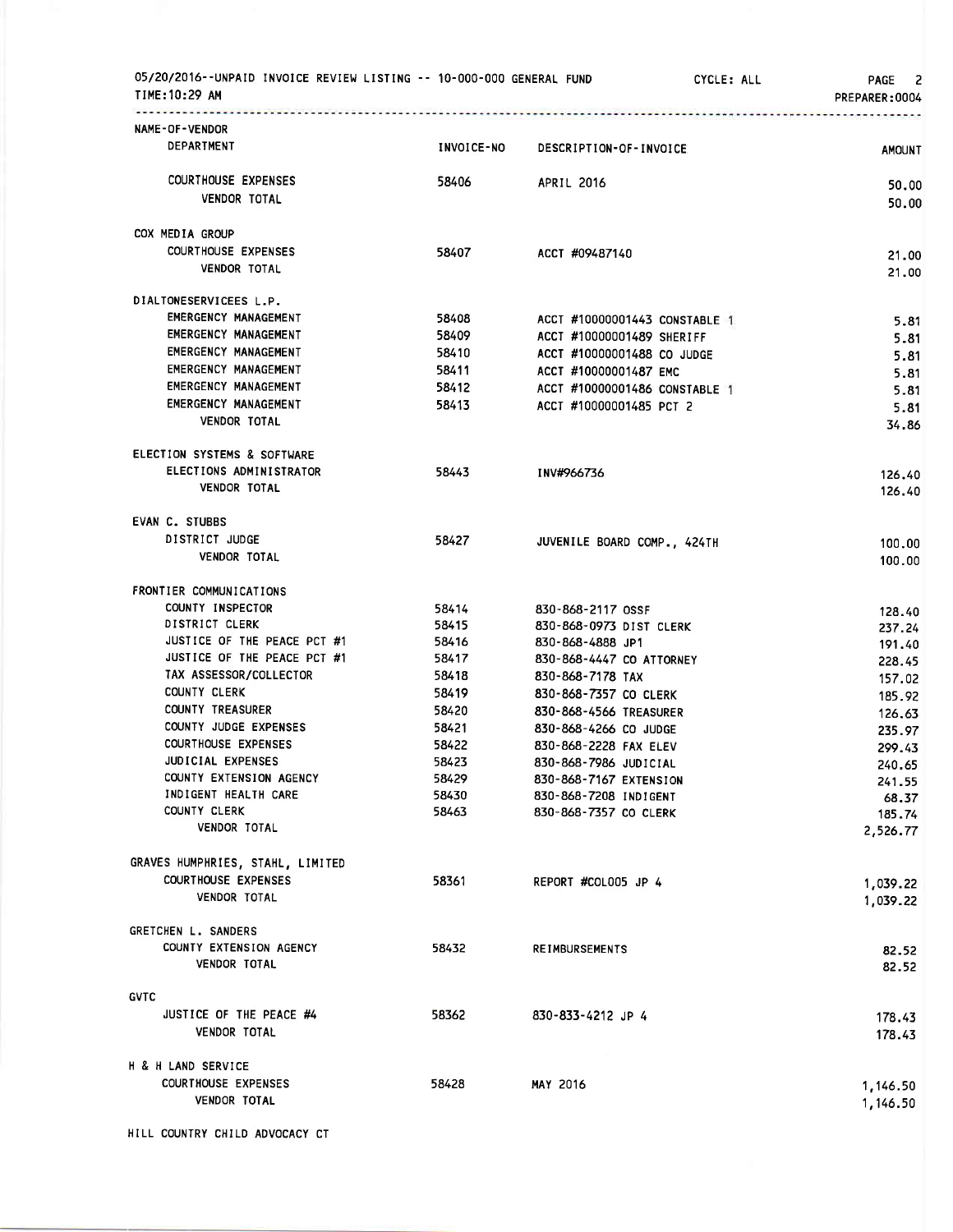| 05/20/2016--UNPAID INVOICE REVIEW LISTING -- 10-000-000 GENERAL FUND<br>TIME: 10:29 AM |                   |                                 | CYCLE: ALL | PAGE 3<br>PREPARER: 0004 |
|----------------------------------------------------------------------------------------|-------------------|---------------------------------|------------|--------------------------|
| NAME-OF-VENDOR<br>DEPARTMENT                                                           |                   |                                 |            |                          |
|                                                                                        | <b>INVOICE-NO</b> | DESCRIPTION-OF-INVOICE          |            | <b>AMOUNT</b>            |
| JUDICIAL EXPENSES                                                                      | 58359             | JURY DONATIONS 2                |            | 80.00                    |
| VENDOR TOTAL                                                                           |                   |                                 |            | 80.00                    |
| HILL COUNTRY PRIMARY CARE PHYSICIAN                                                    |                   |                                 |            |                          |
| INDIGENT HEALTH CARE                                                                   | 58363             | PATIENT #144116                 |            | 25.52                    |
| INDIGENT HEALTH CARE                                                                   | 58364             | PATIENT #145072                 |            | 40.27                    |
| INDIGENT HEALTH CARE<br><b>VENDOR TOTAL</b>                                            | 58365             | PATIENT #144667                 |            | 40.27<br>106.06          |
| JASON D. DUNHAM, PHD                                                                   |                   |                                 |            |                          |
| DISTRICT JUDGE                                                                         | 58366             | <b>CAUSE #1287</b>              |            |                          |
| <b>VENDOR TOTAL</b>                                                                    |                   |                                 |            | 1,500.00<br>1,500.00     |
|                                                                                        |                   |                                 |            |                          |
| JOHNSON CITY PUBLICATIONS LP<br><b>COUNTY SHERIFF</b>                                  |                   |                                 |            |                          |
| COMMUNITY SERVICES                                                                     | 58367<br>58438    | ACCT #BLANCO0007 JAIL           |            | 50.35                    |
| <b>VENDOR TOTAL</b>                                                                    |                   | COUNTY WIDE CLEAN UP EVENT      |            | 187.50<br>237.85         |
| JUVENILE PROBATION DEPT                                                                |                   |                                 |            |                          |
| JUVENILE PROBATION                                                                     | 58368             | <b>MAY 2016</b>                 |            |                          |
| VENDOR TOTAL                                                                           |                   |                                 |            | 4,272.15<br>4,272.15     |
| LLANO COUNTY AUDITOR/TREASURER                                                         |                   |                                 |            |                          |
| COUNTY AUDITOR                                                                         | 58369             | REIMBURSE FOR INSURANCE         |            |                          |
| COUNTY AUDITOR                                                                         | 58370             | REIMBURSE FOR CONFERECE AUDITOR |            | 4,374.36<br>147.50       |
| VENDOR TOTAL                                                                           |                   |                                 |            | 4,521.86                 |
| NORTHEAST TEXAS DATA CORP.                                                             |                   |                                 |            |                          |
| JUSTICE OF THE PEACE #4                                                                | 58371             | REPORT #CAS017 JP 4             |            | 32.00                    |
| <b>VENDOR TOTAL</b>                                                                    |                   |                                 |            | 32.00                    |
| PEDERNALES ELECTRIC COOP                                                               |                   |                                 |            |                          |
| COUNTY SHERIFF                                                                         | 58372             | INV # 955 JAIL                  |            | 3,308.29                 |
| <b>COURTHOUSE EXPENSES</b>                                                             | 58373             | INV # 955 COUNTY                |            | 1,808.18                 |
| VENDOR TOTAL                                                                           |                   |                                 |            | 5,116.47                 |
| PETERSON TIRE                                                                          |                   |                                 |            |                          |
| CONSTABLE PCT #4<br><b>VENDOR TOTAL</b>                                                | 58454             | INV#JC7807 CONST 4              |            | 7.00                     |
|                                                                                        |                   |                                 |            | 7.00                     |
| PROGRESSIVE WASTE SOLUTIONS OF TX,                                                     |                   |                                 |            |                          |
| COMMUNITY SERVICES                                                                     | 58456             | INV#1701515653                  |            | 3,056.76                 |
| <b>VENDOR TOTAL</b>                                                                    |                   |                                 |            | 3,056.76                 |
| QUILL CORPORATION                                                                      |                   |                                 |            |                          |
| <b>COURTHOUSE EXPENSES</b>                                                             | 58458             | INV#5334365 CH                  |            | 59.96                    |
| <b>COURTHOUSE EXPENSES</b><br><b>VENDOR TOTAL</b>                                      | 58459             | INV#5385066 CH                  |            | 14.99<br>74.95           |
|                                                                                        |                   |                                 |            |                          |
| SCOTT & WHITE HOSPITAL<br>INDIGENT HEALTH CARE                                         | 58374             | PATIENT #PH9099542570           |            |                          |
| INDIGENT HEALTH CARE                                                                   | 58375             | PATIENT #PH9099542580           |            | 79.62                    |
| INDIGENT HEALTH CARE                                                                   | 58376             | PATIENT #PH9099604660           |            | 8.29<br>6.42             |
| INDIGENT HEALTH CARE                                                                   | 58377             | PATIENT #PH9099604670           |            | 78.05                    |
| INDIGENT HEALTH CARE                                                                   | 58378             | PATIENT #PH9099567400           |            | 117.74                   |
| INDIGENT HEALTH CARE                                                                   | 58379             | PATIENT #PH9099604650           |            | 93.15                    |
| INDIGENT HEALTH CARE                                                                   | 58380             | PATIENT #PH9099567390           |            | 6.42                     |
| <b>VENDOR TOTAL</b>                                                                    |                   |                                 |            | 389.69                   |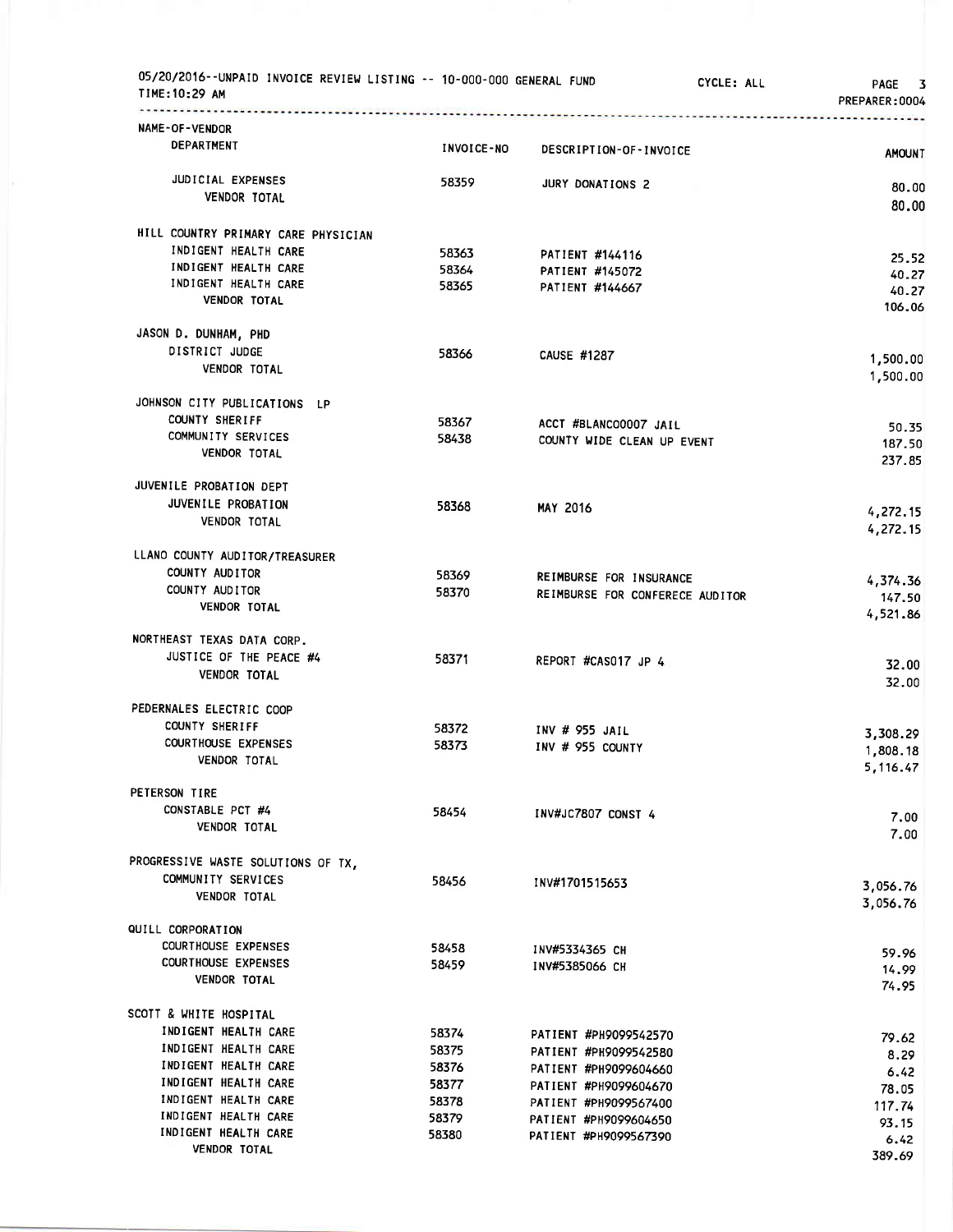|                 | SCOTT-MERRIMAN, INC<br>05/20/2016--UNPAID INVOICE REVIEW LISTING -- 10-000-000 GENERAL FUND<br><b>TIME:10:29 AM</b> |                   |                             | CYCLE: ALL | <b>PAGE</b><br>4<br>PREPARER: 0004 |
|-----------------|---------------------------------------------------------------------------------------------------------------------|-------------------|-----------------------------|------------|------------------------------------|
|                 | <u>.</u><br>NAME-OF-VENDOR                                                                                          |                   |                             |            |                                    |
|                 | <b>DEPARTMENT</b>                                                                                                   | <b>INVOICE-NO</b> | DESCRIPTION-OF-INVOICE      |            | <b>AMOUNT</b>                      |
|                 | <b>DISTRICT CLERK</b><br><b>VENDOR TOTAL</b>                                                                        | 58460             | INV#056761 DIST CLERK       |            | 823.60<br>823.60                   |
|                 | <b>STRICKLAND DRUGS</b>                                                                                             |                   |                             |            |                                    |
|                 | INDIGENT HEALTH CARE<br><b>VENDOR TOTAL</b>                                                                         | 58381             | MANDATED INDIGENT HLTH CARE |            | 512.13<br>512.13                   |
| <b>TERMINIX</b> |                                                                                                                     |                   |                             |            |                                    |
|                 | <b>COURTHOUSE EXPENSES</b>                                                                                          | 58383             | ACCT #10125 OLD JAIL        |            | 47.00                              |
|                 | <b>COURTHOUSE EXPENSES</b>                                                                                          | 58384             | ACCT #7136 ANNEX            |            | 100.00                             |
|                 | <b>COURTHOUSE EXPENSES</b>                                                                                          | 58385             | <b>ACCT #6969 LEC</b>       |            | 111.00                             |
|                 | <b>VENDOR TOTAL</b>                                                                                                 |                   |                             |            | 258.00                             |
|                 | TEXAS ASSOCIATION OF COUNTIES                                                                                       |                   |                             |            |                                    |
|                 | <b>COURTHOUSE EXPENSES</b>                                                                                          | 58382             | INV #12010                  |            | 40,840.00                          |
|                 | <b>VENDOR TOTAL</b>                                                                                                 |                   |                             |            | 40,840.00                          |
|                 | TEXAS DIST. & CO ATTY ASSOC                                                                                         |                   |                             |            |                                    |
|                 | <b>COUNTY ATTORNEY</b>                                                                                              | 58461             | <b>INV#105757 CO ATTY</b>   |            | 75.00                              |
|                 | <b>VENDOR TOTAL</b>                                                                                                 |                   |                             |            | 75.00                              |
|                 | TIME WARNER CABLE                                                                                                   |                   |                             |            |                                    |
|                 | <b>COURTHOUSE EXPENSES</b>                                                                                          | 58386             | ACCT # 8260 161060144399    |            | 574.58                             |
|                 | <b>VENDOR TOTAL</b>                                                                                                 |                   |                             |            | 574.58                             |
|                 | TXFX MED LLC                                                                                                        |                   |                             |            |                                    |
|                 | INDIGENT HEALTH CARE                                                                                                | 58389             | MANDATED INDIGENT HLTH CARE |            | 184.77                             |
|                 | <b>COUNTY SHERIFF</b>                                                                                               | 58390             | <b>JAIL</b>                 |            | 976.07                             |
|                 | <b>VENDOR TOTAL</b>                                                                                                 |                   |                             |            | 1,160.84                           |
|                 | WEST GROUP PAYMENT CENTER                                                                                           |                   |                             |            |                                    |
|                 | <b>COURTHOUSE EXPENSES</b>                                                                                          | 58387             | INV #834009574              |            | 562.50                             |
|                 | JUSTICE OF THE PEACE #4                                                                                             | 58388             | INV #833836871 JP 4         |            | 125.00                             |
|                 | <b>VENDOR TOTAL</b>                                                                                                 |                   |                             |            | 687.50                             |
|                 | <b>FUND TOTAL</b>                                                                                                   |                   |                             |            | 97,468.41                          |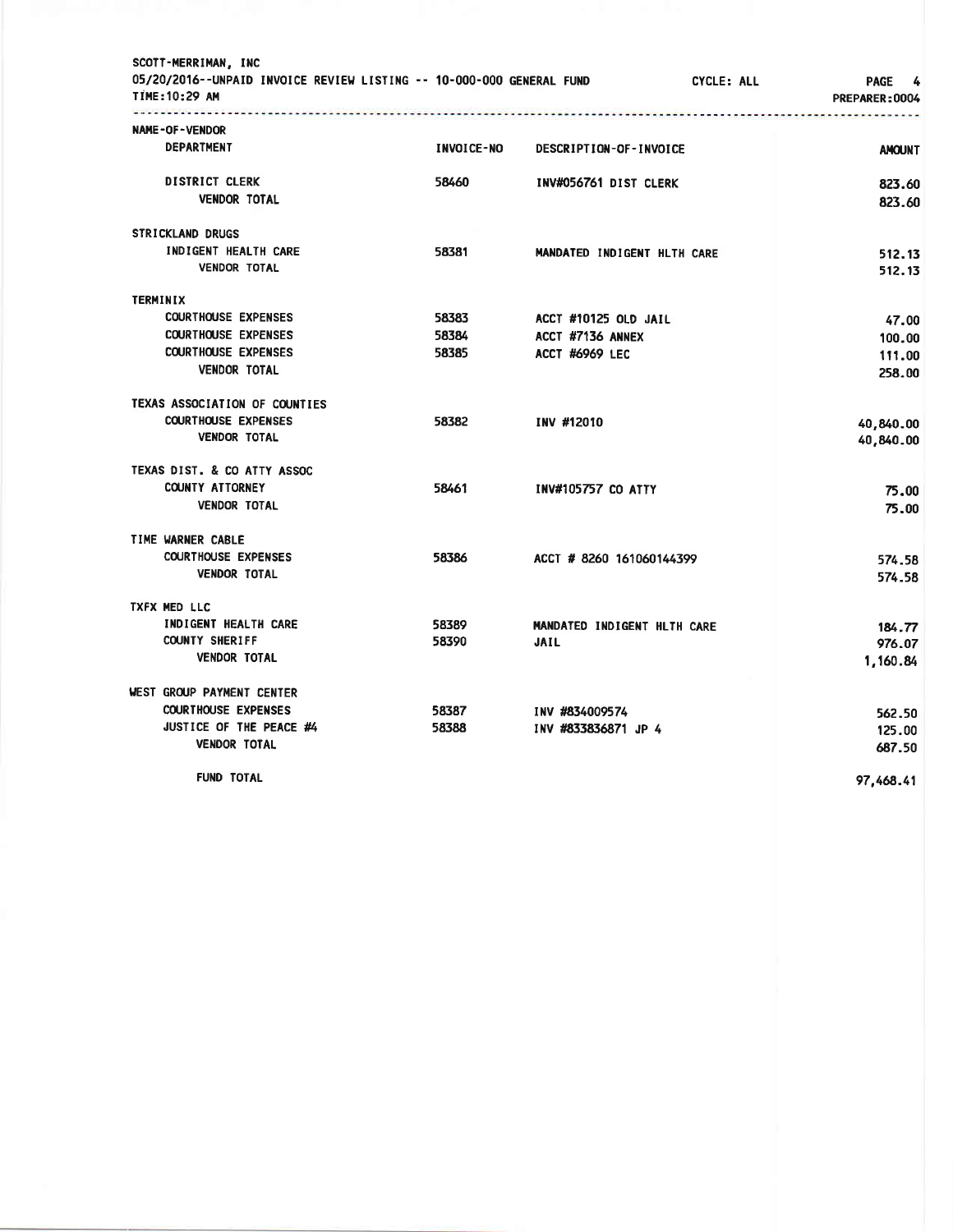| 05/20/2016--UNPAID INVOICE REVIEW LISTING -- ROAD & BRIDGE FUND<br>TIME:10:29 AM |       |                                   | CYCLE: ALL | PAGE 5<br>PREPARER: 0004 |
|----------------------------------------------------------------------------------|-------|-----------------------------------|------------|--------------------------|
| . <u>.</u><br>NAME-OF-VENDOR                                                     |       |                                   |            |                          |
| DEPARTMENT                                                                       |       | INVOICE-NO DESCRIPTION-OF-INVOICE |            | <b>AMOUNT</b>            |
| ASPHALT PATCH ENT. INC.                                                          |       |                                   |            |                          |
| <b>R&amp;B PCT #1</b>                                                            | 58433 | INV#830547 PCT 1                  |            | 534.24                   |
| <b>R&amp;B PCT #4</b>                                                            | 58434 | INV#830546 PCT 4                  |            | 534.24                   |
| <b>VENDOR TOTAL</b>                                                              |       |                                   |            | 1,068.48                 |
| BLANCO COUNTY TAX ASSESSOR-COLLECT                                               |       |                                   |            |                          |
| <b>R&amp;B PCT #1</b>                                                            | 58441 | LICENSE TAG #9049769 PCT 1        |            | 22.00                    |
| <b>VENDOR TOTAL</b>                                                              |       |                                   |            | 22.00                    |
| FORD & CREW HOME AND HARDWARE                                                    |       |                                   |            |                          |
| <b>R&amp;B PCT #3</b>                                                            | 58446 | TRANS#b34040 PCT 3                |            | 43.98                    |
| <b>R&amp;B PCT #3</b>                                                            | 58447 | TRANS#B34070 PCT 3                |            | 39.32                    |
| VENDOR TOTAL                                                                     |       |                                   |            | 83.30                    |
| FRONTIER COMMUNICATIONS                                                          |       |                                   |            |                          |
| R&B PCT #1                                                                       | 58424 | 830-833-5331 PCT 1                |            |                          |
| <b>R&amp;B PCT #4</b>                                                            | 58425 | 830-833-1077 PCT 4                |            | 68.28                    |
| R&B PCT #3                                                                       | 58431 | 830-825-3270 PCT 3                |            | 68.23                    |
| VENDOR TOTAL                                                                     |       |                                   |            | 75.71<br>212.22          |
| HILL COUNTRY HOME AND AUTO                                                       |       |                                   |            |                          |
| <b>R&amp;B PCT #1</b>                                                            | 58448 | INV#12321-79266 PCT 1             |            | 21.62                    |
| VENDOR TOTAL                                                                     |       |                                   |            | 21.62                    |
| KIRK FELPS                                                                       |       |                                   |            |                          |
| <b>R&amp;B PCT #1</b>                                                            | 58449 | INV#48146 PCT 1                   |            | 5.89                     |
| <b>R&amp;B PCT #1</b>                                                            | 58450 | INV#48409 PCT 1                   |            | 163.47                   |
| VENDOR TOTAL                                                                     |       |                                   |            | 169.36                   |
| MCCRAW OIL COMPANY                                                               |       |                                   |            |                          |
| <b>R&amp;B PCT #4</b>                                                            | 58451 | ACCT#12522747 PCT 4               |            | 539.37                   |
| <b>VENDOR TOTAL</b>                                                              |       |                                   |            | 539.37                   |
| MUSTANG EQUIPMENT                                                                |       |                                   |            |                          |
| <b>R&amp;B PCT #3</b>                                                            | 58452 | INV#01-195337 PCT 3               |            | 118.86                   |
| VENDOR TOTAL                                                                     |       |                                   |            | 118.86                   |
| ODIORNE FEED/RANCH SUPPLY INC                                                    |       |                                   |            |                          |
| <b>R&amp;B PCT #3</b>                                                            | 58453 | INV#101235 PCT 3                  |            | 7.00                     |
| <b>VENDOR TOTAL</b>                                                              |       |                                   |            | 7.00                     |
| PETERSON TIRE                                                                    |       |                                   |            |                          |
| <b>R&amp;B PCT #1</b>                                                            | 58455 |                                   |            |                          |
| <b>VENDOR TOTAL</b>                                                              |       | INV#22362 PCT 1                   |            | 40.00<br>40.00           |
| THIRD COAST NAPA                                                                 |       |                                   |            |                          |
| R&B PCT #4                                                                       |       |                                   |            |                          |
| <b>VENDOR TOTAL</b>                                                              | 58462 | ACCT#61074 PCT 4                  |            | 230.97<br>230.97         |
| FUND TOTAL                                                                       |       |                                   |            | 2,513.18                 |
|                                                                                  |       |                                   |            |                          |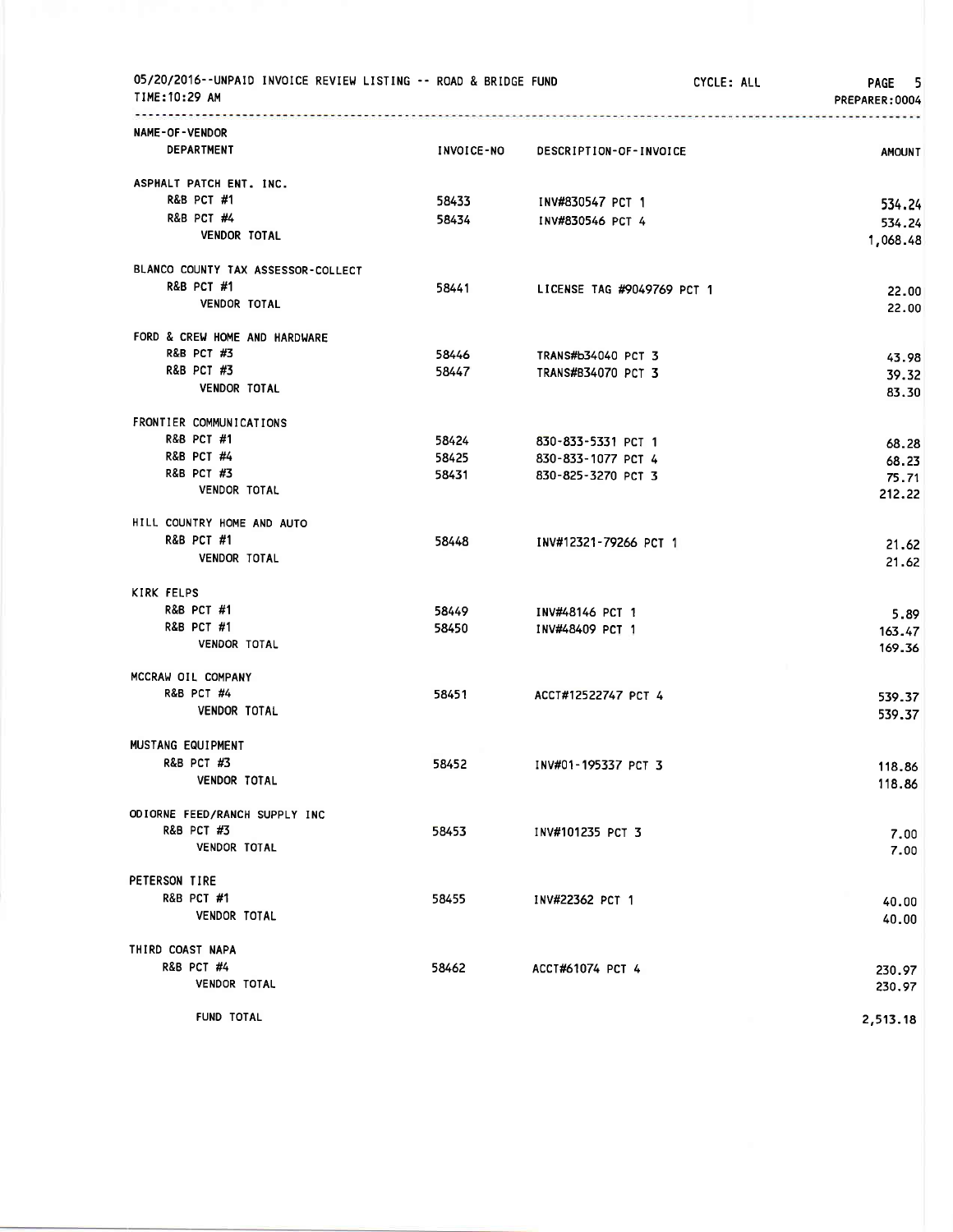| 05/20/2016--UNPAID INVOICE REVIEW LISTING -- RECORDS MANAGEMENT CLERK<br>TIME: 10:29 AM |                   |                             | <b>CYCLE: ALL</b> | PAGE 6<br>PREPARER:0004 |
|-----------------------------------------------------------------------------------------|-------------------|-----------------------------|-------------------|-------------------------|
| <b>NAME-OF-VENDOR</b><br><b>DEPARTMENT</b>                                              | <b>INVOICE-NO</b> | DESCRIPTION-OF-INVOICE      |                   | <b>AMOUNT</b>           |
| QUILL CORPORATION<br>RECORDS MANAGEMENT CLERK EXPENSES<br><b>VENDOR TOTAL</b>           | 58457             | <b>INV#4143418 CO CLERK</b> |                   | 1,969.98<br>1,969.98    |
| <b>FUND TOTAL</b>                                                                       |                   |                             |                   | 1,969.98                |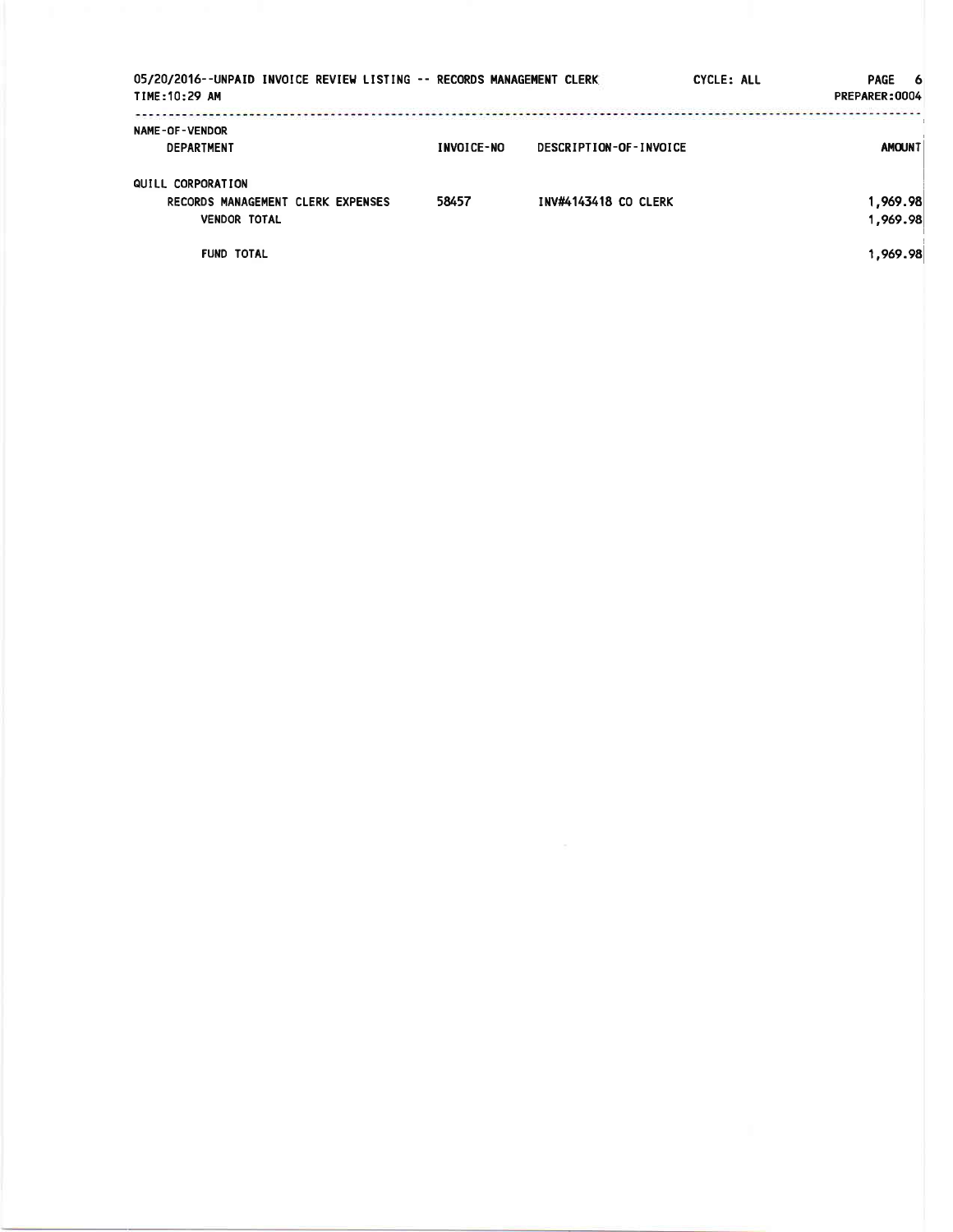| 05/20/2016--UNPAID INVOICE REVIEW LISTING -- COUNTY WIDE ROAD & BRIDGE IMPROVEME<br>TIME: 10:29 AM |            |                        | CYCLE: ALL | PAGE 7<br>PREPARER:0004 |
|----------------------------------------------------------------------------------------------------|------------|------------------------|------------|-------------------------|
| <b>NAME-OF-VENDOR</b><br><b>DEPARTMENT</b>                                                         | INVOICE-NO | DESCRIPTION-OF-INVOICE |            | <b>AMOUNT</b>           |
| ERGON ASPHALT AND EMULSIONS, INC.                                                                  |            |                        |            |                         |
| <b>EXPENSES</b>                                                                                    | 58444      | INV#9401451496 PCT 2   |            | 984.80                  |
| <b>EXPENSES</b>                                                                                    | 58445      | INV#9401455175 PCT 2   |            | 971.03                  |
| <b>VENDOR TOTAL</b>                                                                                |            |                        |            | 1,955.83                |
| <b>FUND TOTAL</b>                                                                                  |            |                        |            | 1,955.83                |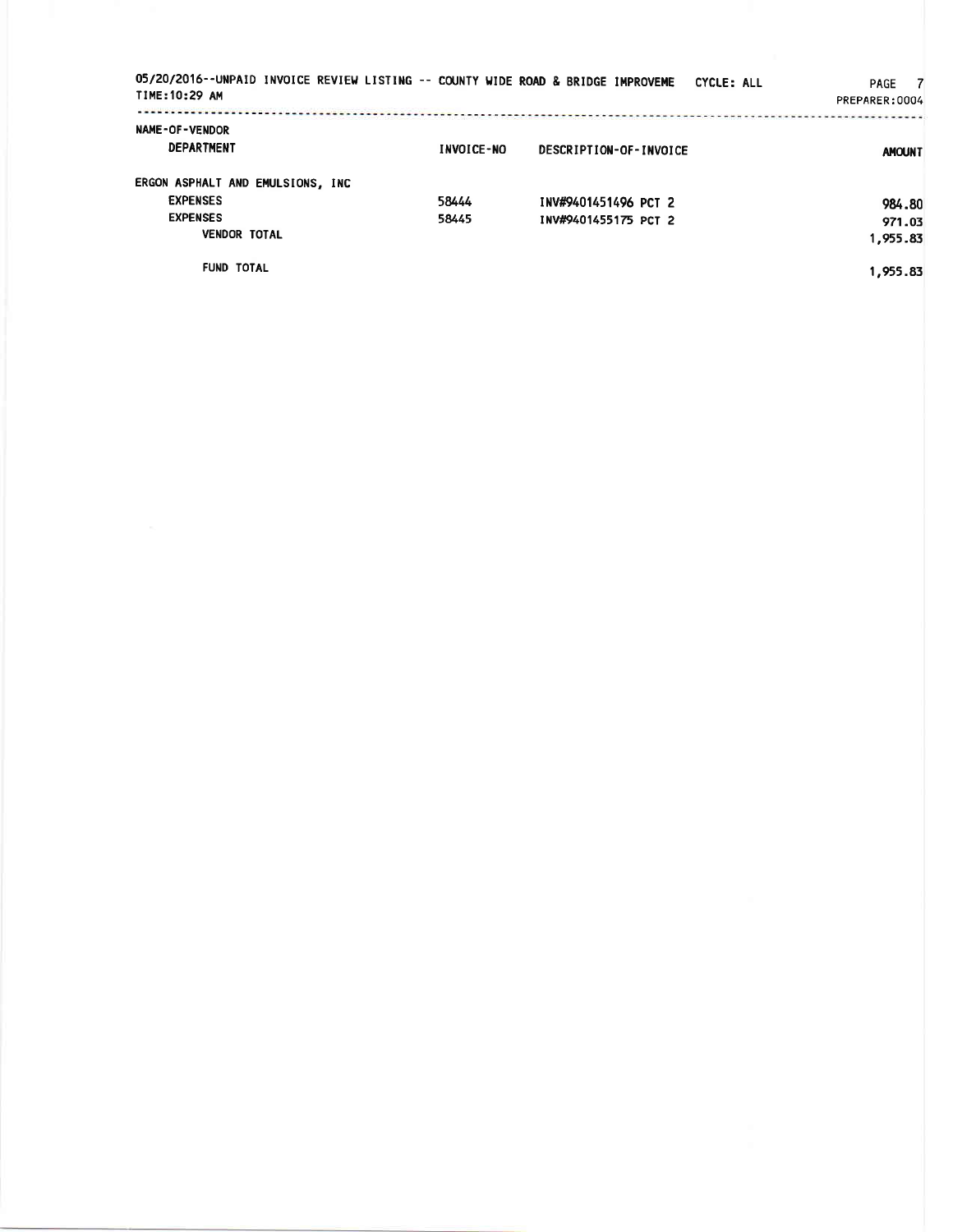| TIME:10:29 AM                       | 05/20/2016--UNPAID INVOICE REVIEW LISTING -- GRAND TOTAL PAGE |            |                        | CYCLE: ALL | PAGE 8<br>PREPARER: 0004 |
|-------------------------------------|---------------------------------------------------------------|------------|------------------------|------------|--------------------------|
| <b>NAME-OF-VENDOR</b><br>DEPARTMENT |                                                               | INVOICE-NO | DESCRIPTION-OF-INVOICE |            | <b>AMOUNT</b>            |
| GRAND TOTAL                         |                                                               |            |                        |            | 103,907.40               |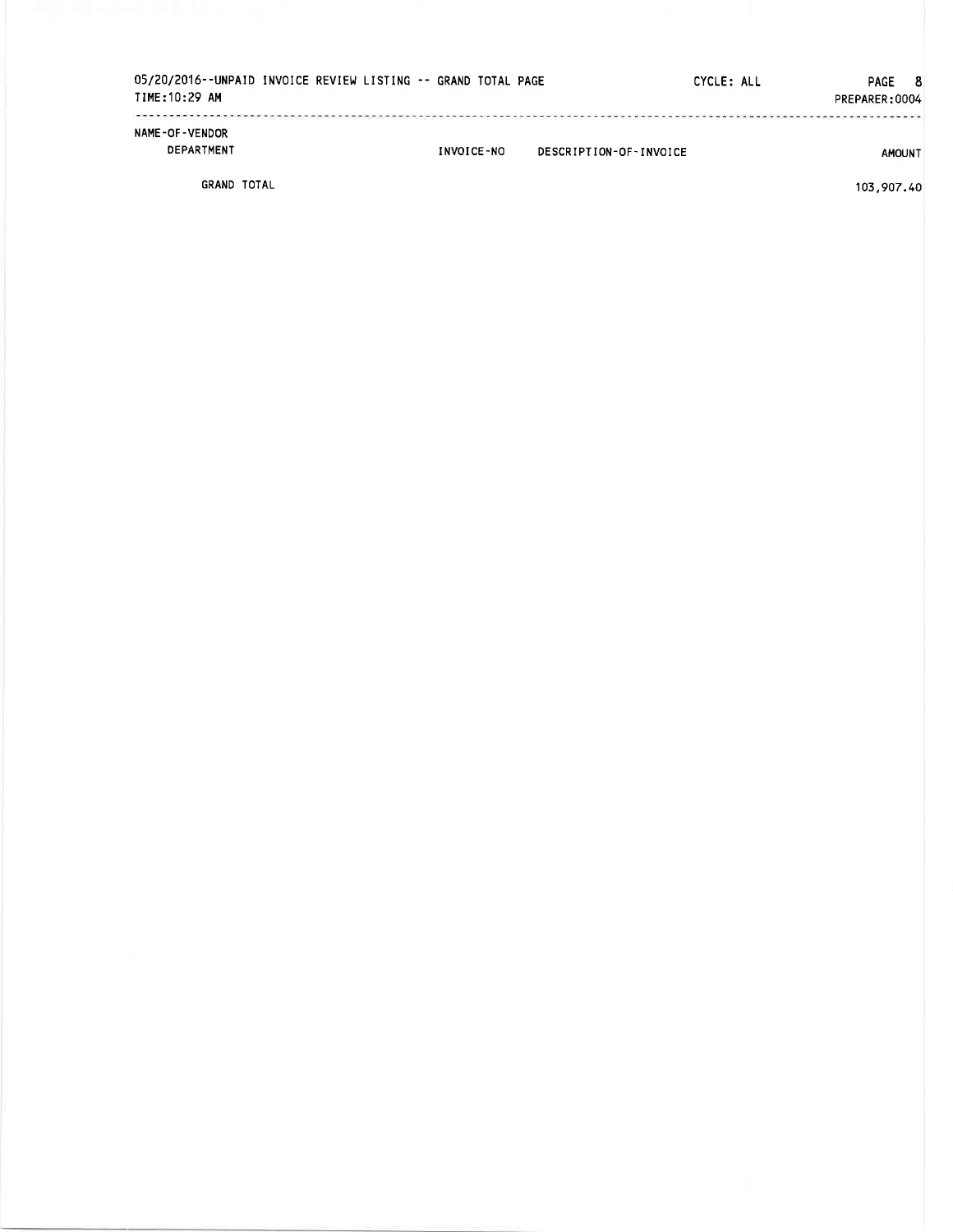## BLANCO COUNTY REQUEST FOR A LINE.ITEM TRANSFER

| DATE:             |             |                                                                            |                 |               |
|-------------------|-------------|----------------------------------------------------------------------------|-----------------|---------------|
| TO:               |             | HONORABLE COMMISSIONERS COURT OF BLANCO COUNTY, TEXAS                      |                 |               |
| FROM:             | ERM         |                                                                            |                 |               |
| <b>DEPARTMENT</b> |             | ISPECTOR                                                                   |                 |               |
|                   |             | I SUBMIT TO YOU FOR YOUR CONSIDERATION, THE FOLLOWING LINE ITEM TRANSFERS: |                 |               |
|                   | <b>FUND</b> | LINE ITEM DESCRIPTION                                                      | LINE ITEM #     | <b>AMOUNT</b> |
| FROM:             |             | COMPUTER OPS 10-585-035                                                    |                 | O             |
|                   |             |                                                                            |                 |               |
|                   |             |                                                                            |                 |               |
| TO:               |             | FFILE SUPPLIES                                                             | $10 - 385 = 30$ |               |
|                   |             |                                                                            |                 |               |
|                   |             |                                                                            |                 |               |

Reason for request:

DEPLETED FUNDS IN OFFICE SUPPLIES

Note: This change is the budget for county purposes is in accordance with 111.01l changes in Budget for county purposes" of the Local Government code.

Department Head Signature

Co Judge/Commissioners' Court Approval (as needed)

**Attest: County Clerk** (if Commissioners' Court Action)